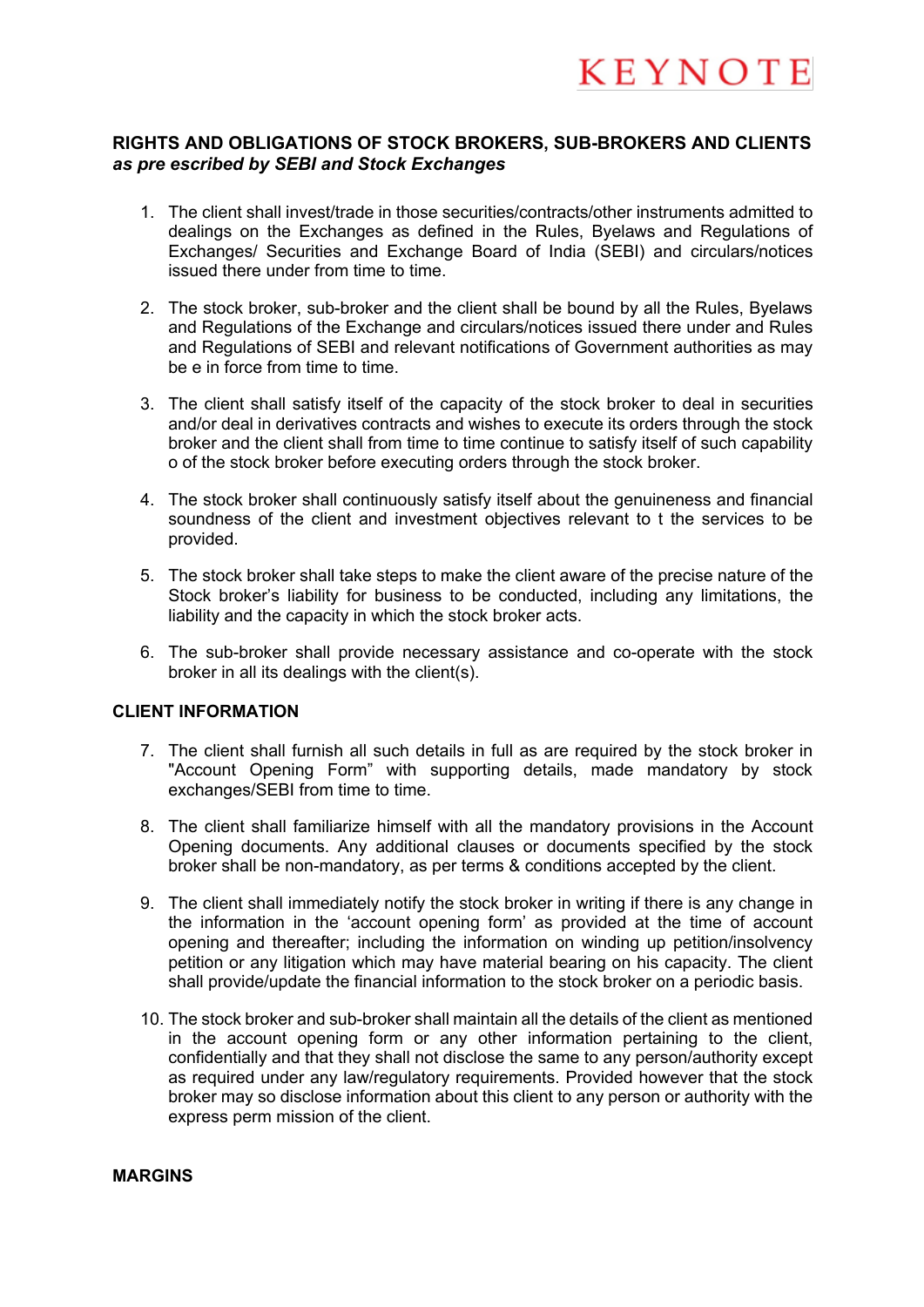- 11. The client shall pay applicable initial margins, withholding margins, special margins or such other margins as are considered necessary by the stock broker or the Exchange or as may be directed by SEBI from time to time as applicable to the segment(s) in which the client trades. The stock broker is permitted in its sole and absolute discretion to collect additional margins (even though not required by the Exchange, Clearing House/Clearing Corporation or SEBI) and the client shall be obliged to pay such margins within the stipulated time.
- 12. The client understands that payment of margins by the client does not necessarily imply complete satisfaction of all dues. In spite of consistently having paid margins, the client may, on the settlement of its trade, be obliged to pay (or entitled to receive) such further sums as the contract may dictate/require.

### **TRANSACTIONS AND SETTLEMENTS**

- 13. The client shall give any order for buy or sell of a security/derivatives contract in writing or in such form or manner, as may be mutually agreed between the client and the stock broker. The stock broker shall ensure to place orders and execute the trades of the client, only in the Unique Client Code assigned to that client.
- 14. The stock broker shall inform the client and keep him apprised about trading/settlement cycles, delivery/payment schedules, any changes therein from time to time, and it shall be the responsibility in turn of the client to comply with such schedules/procedures of the relevant stock exchange where the trade is executed.
- 15. The stock broker shall ensure that the money/securities deposited by the client shall be kept in a separate account, distinct from his/its own account or account of any other client and shall not be used by the stock broker for himself/itself or for any other client or for any purpose other than the purposes mentioned in Rules, Regulations, circulars, notices, guidelines of SEBI and/or Rules, Regulations, Bye-laws, circulars and notices of Exchange.
- 16. Where the Exchange(s) cancels trade(s) suo-moto all such trades including the trade/s done on behalf of the client shall ipso facto stand cancelled, stock broker shall be entitled to cancel the respective contract(s) with client(s).
- 17. The transactions executed on the Exchange are subject to Rules, Byelaws and Regulations and circulars/notices issued thereunder of the Exchanges where the trade is executed and all parties to such trade shall have submitted to the jurisdiction of such court as may be specified by the Byelaws and Regulations of the Exchanges where the trade is executed for the purpose of giving effect to the provisions of the Rules, Byelaws s and Regulations of the Exchanges and the circulars/notices issued thereunder.

### **BROKERAGE**

18. The Client shall pay to the stock broker brokerage and statutory levies as are prevailing from time to time and as they apply to the Client's account, transactions and to the services that stock broker renders to the Client. The stock broker shall not charge brokerage more than the maximum brokerage permissible as per the rules, regulations and bye-laws of the relevant stock exchanges and/or rules and regulations of SEBI.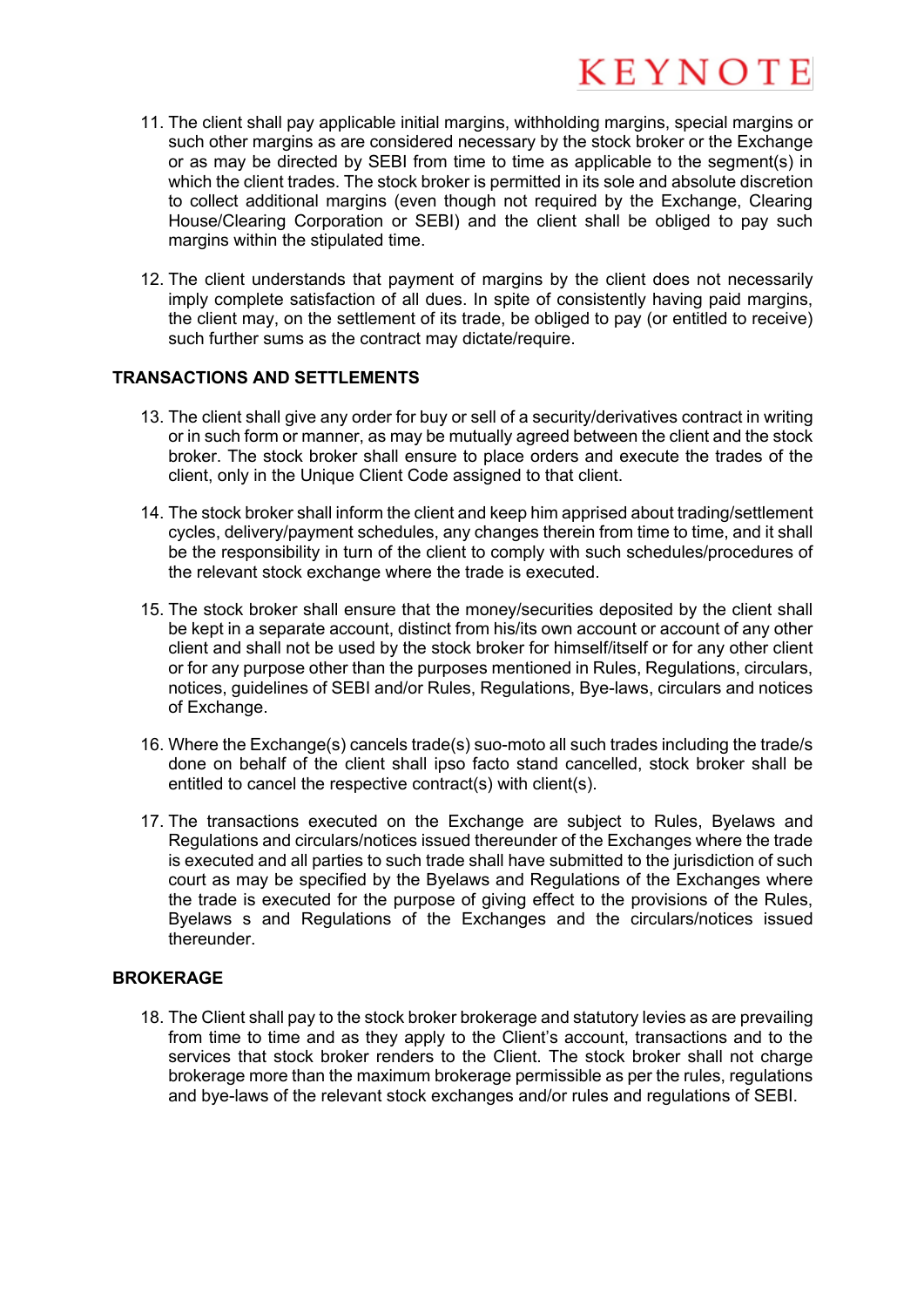#### **LIQUIDATION AND CLOSE OUT OF POS SITION**

- 19. Without prejudice to the stock broker's other rights (including the right to refer a matter to arbitration), the client understands that the stock broker shall be entitled to liquidate/close out all or any of the client's positions for non-payment of margins or other amounts, outstanding debts, etc. and adjust the proceeds of such liquidation/close out, if any, against the client's liabilities/obligations. Any and all losses and financial charges on account of such liquidation/closing-out shall be charged to and borne by the client.
- 20. In the event of death or insolvency of the client or his/its otherwise becoming incapable of receiving and paying for or delivering or transferring securities which the client has ordered to be bought or sold, stock broker may close out the transaction of the client and claim losses, if any, against the estate of the client. The client or his nominees, successors, heirs and assignee shall be entitled to any surplus which may result there from. The client shall note that transfer of funds/securities in favor of a Nominee shall be valid discharge by the stock broker against the legal heir.
- 21. The stock broker shall bring to the notice of the relevant Exchange the information about default in payment/delivery and related aspects by a client. In case where defaulting client is a corporate entity/partnership/proprietary firm or any other artificial legal entity, then the name(s) of Director(s)/Promoter(s)/Partner(s)//Proprietor as the case may be, shall also be communicated by the stock broker to the relevant Exchange(s).

#### **DISPUTE RESOLUTION**

- 22. The stock broker shall provide the client with the relevant contact details of the concerned Exchanges and SEBI.
- 23. The stock broker shall co-operate in redressing grievances of the client in respect of all transactions routed through it and in removing objections for bad delivery of shares, rectification of bad delivery, etc.
- 24. The client and the stock broker shall refer any claims and/or disputes with respect to deposits, margin money, etc., to arbitration as per the Rules, Byelaws and Regulations of the Exchanges where the trade is executed and circulars/notices issued thereunder as may be in force from time to time.
- 25. The stock broker shall ensure faster settlement of any arbitration proceedings arising out of the transactions entered into between him vis-à-vis the client and he shall be liable to implement the arbitration awards made in such proceedings.
- 26. The client/stock-broker understands that the instructions issued by an authorized representative for dispute resolution, if any, of the client/stock-broker shall be binding on the client/stock-broker in accordance with the letter authorizing the said representative to deal on behalf of the said client/stock-broker.

#### **TERMINATION OF RELATIONSHIP**

27. This relationship between the stock broker and the client shall be terminated; if the stock broker for any reason ceases to be a member of the stock exchange including cessation of membership by reason of the stock broker's default, death, resignation or expulsion or if the certificate is cancelled by the Board.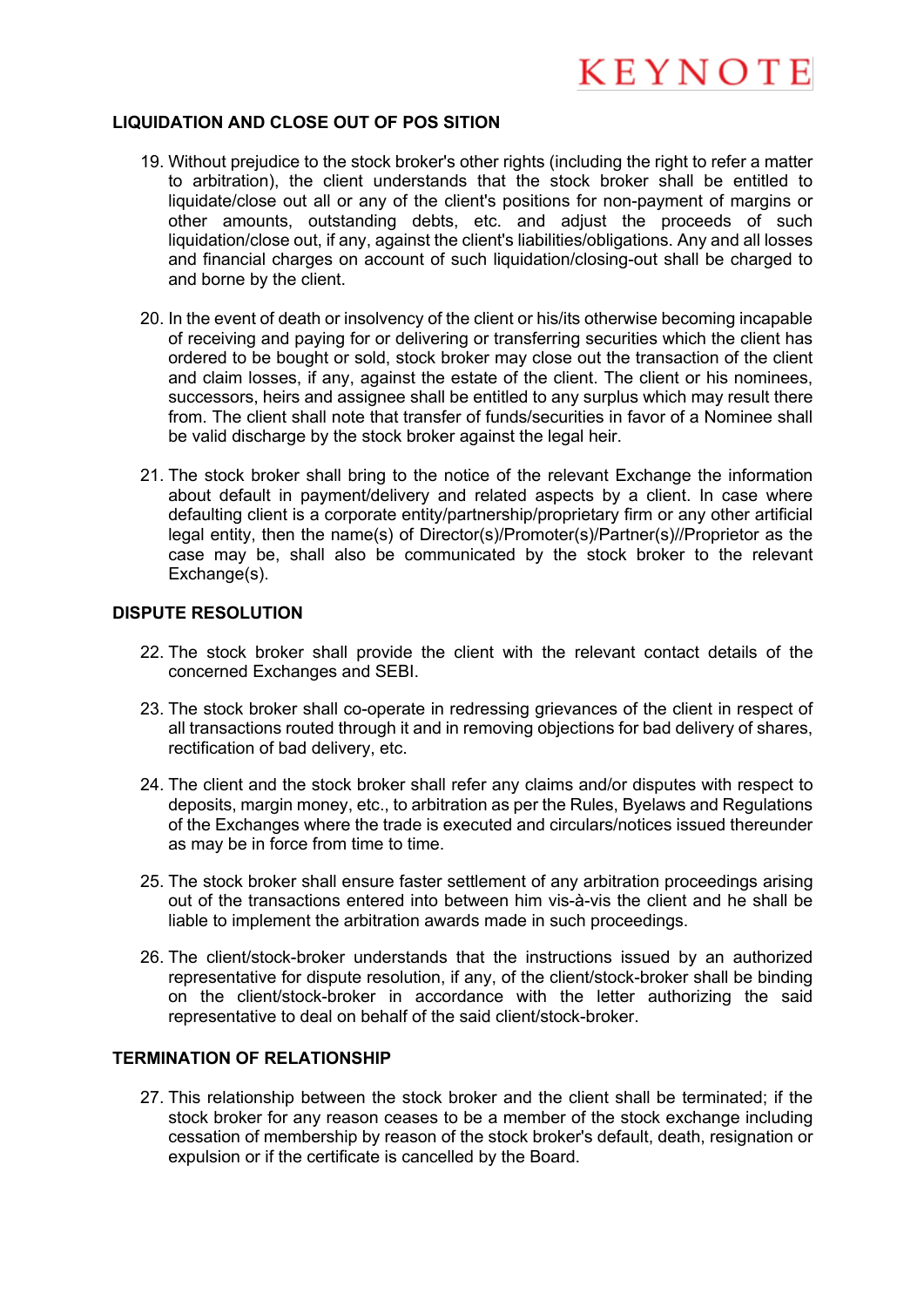- 28. The stock broker, sub-broker and d the client shall be entitled to terminate the relationship between them without giving any reasons to the other party, after giving notice in writing of not less than one month to the other parties. Notwithstanding any such termination, all rights, liabilities and obligations of the parties arising out of or in respect of transactions entered into prior to the termination of this relationship shall continue to subsist and vest in/be binding on the respective parties or his/its respective heirs, executors, administrators, legal representatives or successors, as the case may be.
- 29. In the event of demise/insolvency of the sub-broker or the cancellation of his/its registration with the Board or/withdrawal of recognition of the e sub-broker by the stock exchange and/or termination off the agreement with the sub broker by the stock broker, for any reason whatsoever, the client shall be informed of such termination and the client shall be deemed to be the direct client of the stock broker and all clauses in the ''Rights and Obligations' document(s) governing the stock broker, sub-broker and client shall continue to be in force as it is, unless the client intimates to the stock broker his/its intention to terminate their relationship by giving a not tice in writing of not less than one month.

#### **ADDITIONAL RIGHTS AND OBLIGATIONS**

- 30. The stock broker shall ensure due protection to the client regarding client's rights to dividends, rights or bonus shares, etc. in respect of transactions routed through it and it shall not do anything which is likely to harm the interest of the client with whom ad for whom they may have had transactions in securities.
- 31. The stock broker and client shall reconcile and settle their accounts from time to time as per the Rules, Regulations, Bye Laws, Circulars, Notices and Guidelines issued by SEBI and the relevant Exchanges where the trade is executed.
- 32. The stock broker shall issue a contract note to his constituents for trades executed in such format as may be prescribed by the Exchange from time to time containing records of all transactions including details of order number, trade number, trade time, trade price, trade quantity, details of the derivatives contract, client code, brokerage, all charges levied etc. and with all other relevant details as required therein to be filled in and issued in such manner and within such time as prescribed by the Exchange. The stock broker shall send contract notes to the investors within one working day of the execution of the trades in hard copy and/or in electronic form using digital signature.
- 33. The stock broker shall make pay-out of funds or delivery of securities, as the case may be, to the Client within one working day of receipt of the pay-out from the relevant Exchange where the trade is executed unless otherwise specified by the client and subject to such terms and conditions as may be prescribed by the relevant Exchange from time to time where the trade is executed.
- 34. The stock broker shall send a complete `Statement of Accounts' for both funds and securities in respect of each of its clients in such periodicity and format within such time, as may be prescribed by the relevant Exchange, from time to time, where the trade is executed. The Statement shall also state that the client shall report errors, if any, in the Statement within such time as may be prescribed by the relevant Exchange from time to time where the trade was executed, from the receipt thereof to the Stock broker.
- 35. The stock broker shall send daily margin statements to the clients. Daily Margin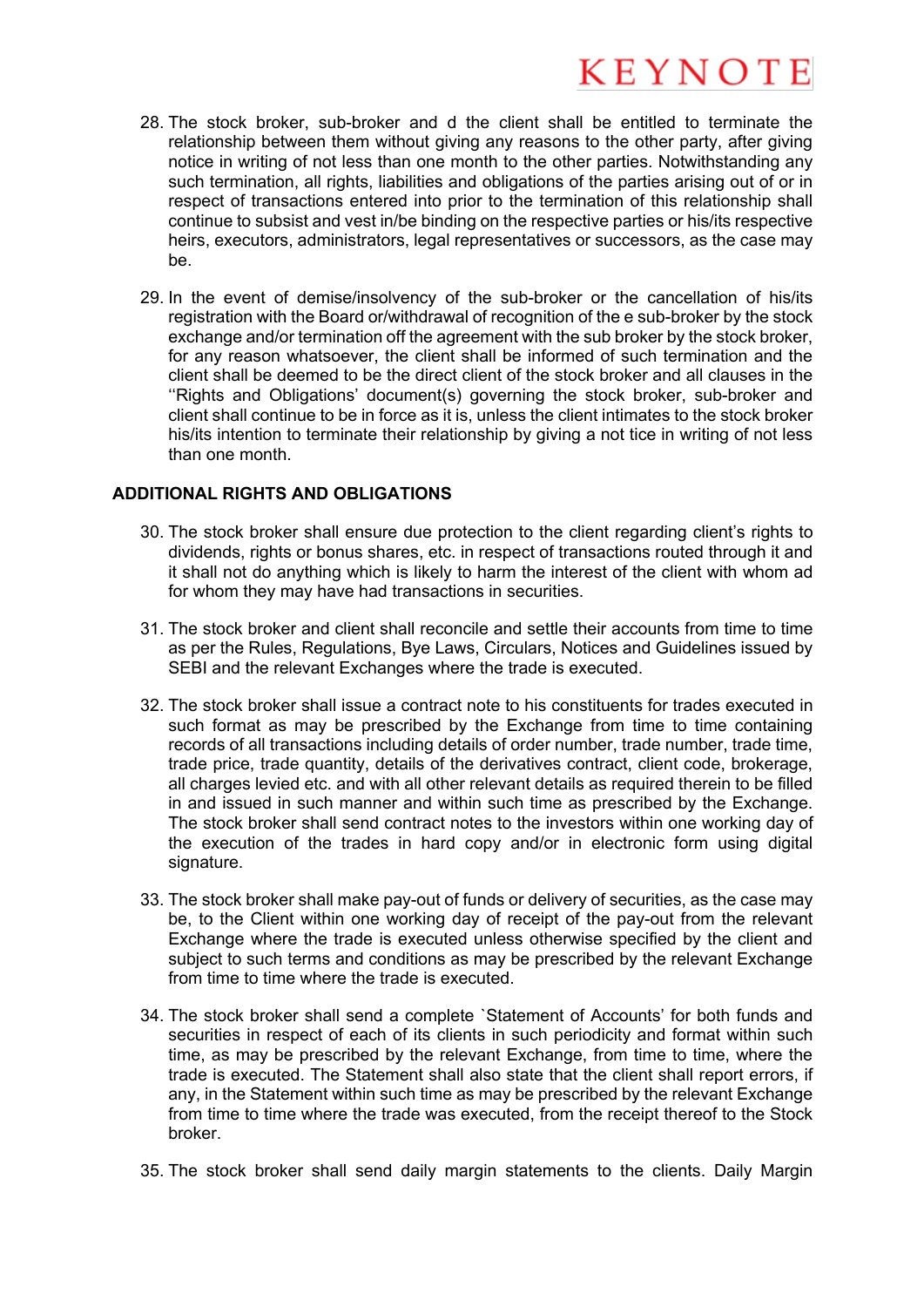statement should include, inter-alia, details of collateral deposited, collateral utilized and collateral status (available balance/due from client) with break up in terms of cash, Fixed D Deposit Receipts (FDRs), Bank Guarantee and securities.

36. The Client shall ensure that it has the required legal capacity to, and is authorized to, enter into the relationship with stock broker and is capable of performing his obligations and undertakings hereunder. All actions required to be taken to ensure compliance of all the transactions, which the Client may enter into shall be completed by the Client prior to such transaction being entered into.

### **ELECTRONIC CONTRACT NOTES (ECN))**

- 37. In case, client opts to receive the e contract note in electronic form, he shall provide an appropriate e-mail id to the stock broker. The client shall communicate to the stock broker any change in the email-id through a physical letter. If the client has opted for internet trading, the request for change of email id may be made through the secured access by way of client specific user id and password.
- 38. The stock broker shall ensure that all ECNs sent through the e-mail shall be digitally signed, encrypted, non-tamper able and in compliance with the provisions of the IT Act, 2000. In case, ECN is sent through e-mail as an attachment, the attached file shall also be secured with the digital signature, encrypted and non-tamperable.
- 39. The client shall note that non-receipt of bounced mail notification by the stock broker shall amount to delivery of the contract note at the e-mail ID of the client.
- 40. The stock broker shall retain ECN and acknowledgement of the e-mail in a soft and non-tamperable form in the manner prescribed by the exchange in compliance with the provisions of the IT Act, 20000 and as per the extant rules/regulations/circulars/guidelines issued by SEBI/Stock Exchanges from time to time. The proof of delivery i.e., log report generated by the system at the time of sending the contract notes shall be maintained by the stock broker for the specified period under the extant regulations of SEBI/stock exchanges. The e log report shall provide the details of the contract notes that are not delivered to the client/e-mails rejected or bounced back. The stock broker shall take all possible steps to ensure receipt of notification of bounced mails by him at all times within the stipulated time period under the extant regulations of SEBI/stock exchanges.
- 41. The stock broker shall continue to send contract notes in the physical mode to such clients who do not opt to receive the contract notes in the electronic form. Wherever the ECNs have not been delivered to the client or has been rejected (bouncing of mails) by the e-mail ID of the client, the stock broker shall send a physical contract note to the client within the stipulated time under the extant regulations of SEBI/stock exchanges and maintain the proof of delivery of such physical contract notes.
- 42. In addition to the e-mail communication of the ECNs to the client, the stock broker shall simultaneously publish the ECN on his designated web-site, if any, in a secured way and enable relevant access to the clients and for this purpose, shall allot a unique user name and password to the client, with an option to the client to save the contract note electronically and/or take a print out of the same.

### **LAW AND JURISDICTION**

43. In addition to the specific rights set out in this document, the stock broker, sub-broker and the client shall be entitled to exercise any other rights which the stock broker or